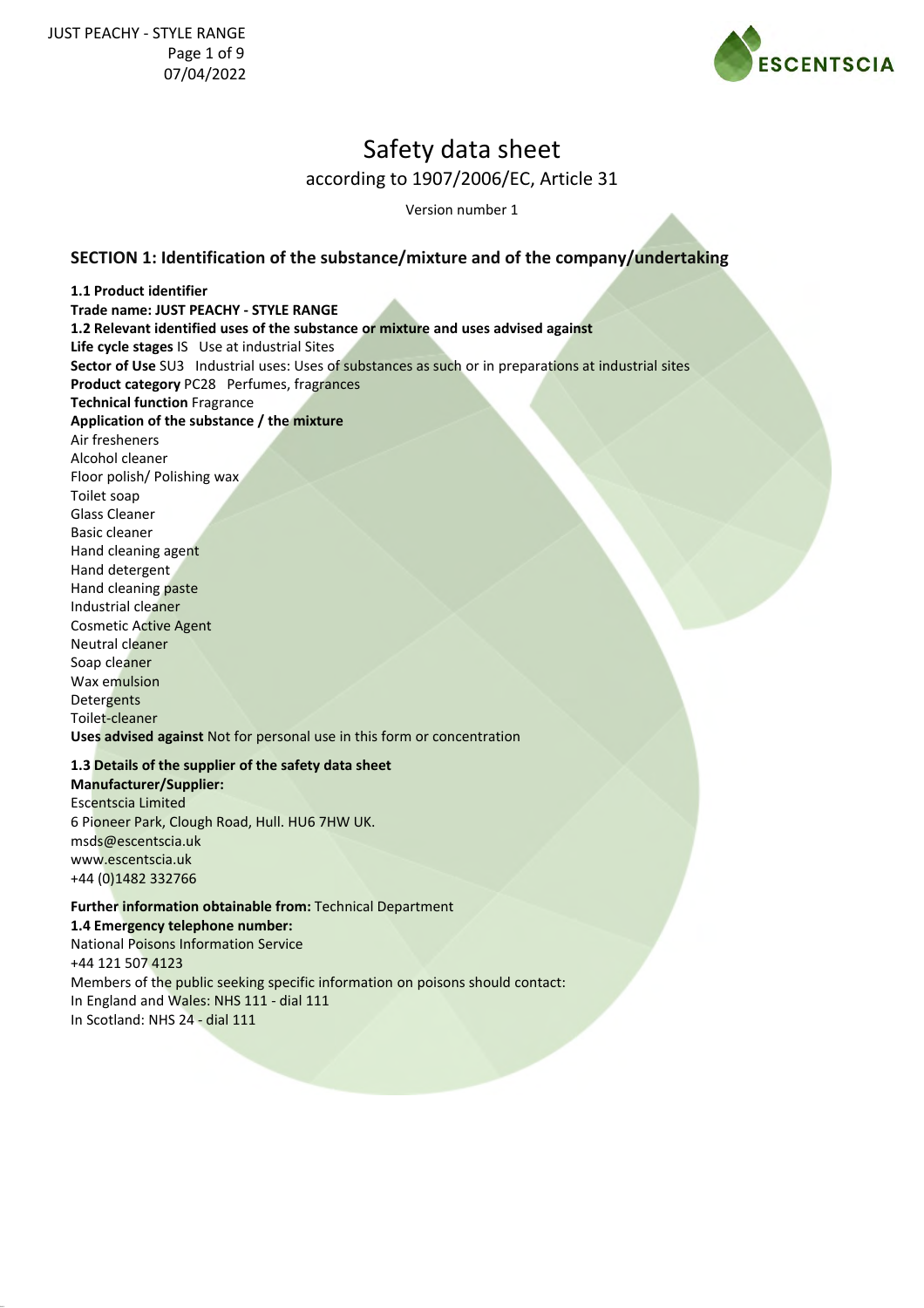

Version number 1

### **SECTION 2: Hazards identification**

**2.1 Classification of the substance or mixture Classification according to Regulation (EC) No 1272/2008**



Skin Sens. 1 H317 May cause an allergic skin reaction.

Aquatic Chronic 3 H412 Harmful to aquatic life with long lasting effects.

#### **2.2 Label elements**

**Labelling according to Regulation (EC) No 1272/2008** The product is classified and labelled according to the GB CLP regulation. **Hazard pictograms**



**Signal word** Warning

#### **Hazard-determining components of labelling:**

Linalool Coumarin 4-tert-butylcyclohexyl acetate (Z)-beta-1-(2,6,6-Trimethyl-1-cyclohexen-1-yl)-2-buten-1-one **Hazard statements** H317 May cause an allergic skin reaction. H412 Harmful to aquatic life with long lasting effects. **Precautionary statements** P101 If medical advice is needed, have product container or label at hand. P102 Keep out of reach of children. P103 Read carefully and follow all instructions. P261 Avoid breathing dust/fume/gas/mist/vapours/spray. P273 Avoid release to the environment. P280 Wear protective gloves. P333+P313 If skin irritation or rash occurs: Get medical advice/attention. P321 Specific treatment (see on this label).

P501 Dispose of contents/container in accordance with local/regional/national/international regulations.

**2.3 Other hazards**

#### **Results of PBT and vPvB assessment**

**PBT:** Not applicable.

**vPvB:** Not applicable.

### **SECTION 3: Composition/information on ingredients**

#### **3.2 Chemical characterisation: Mixtures**

**Description:** Mixture of substances listed below with nonhazardous additions.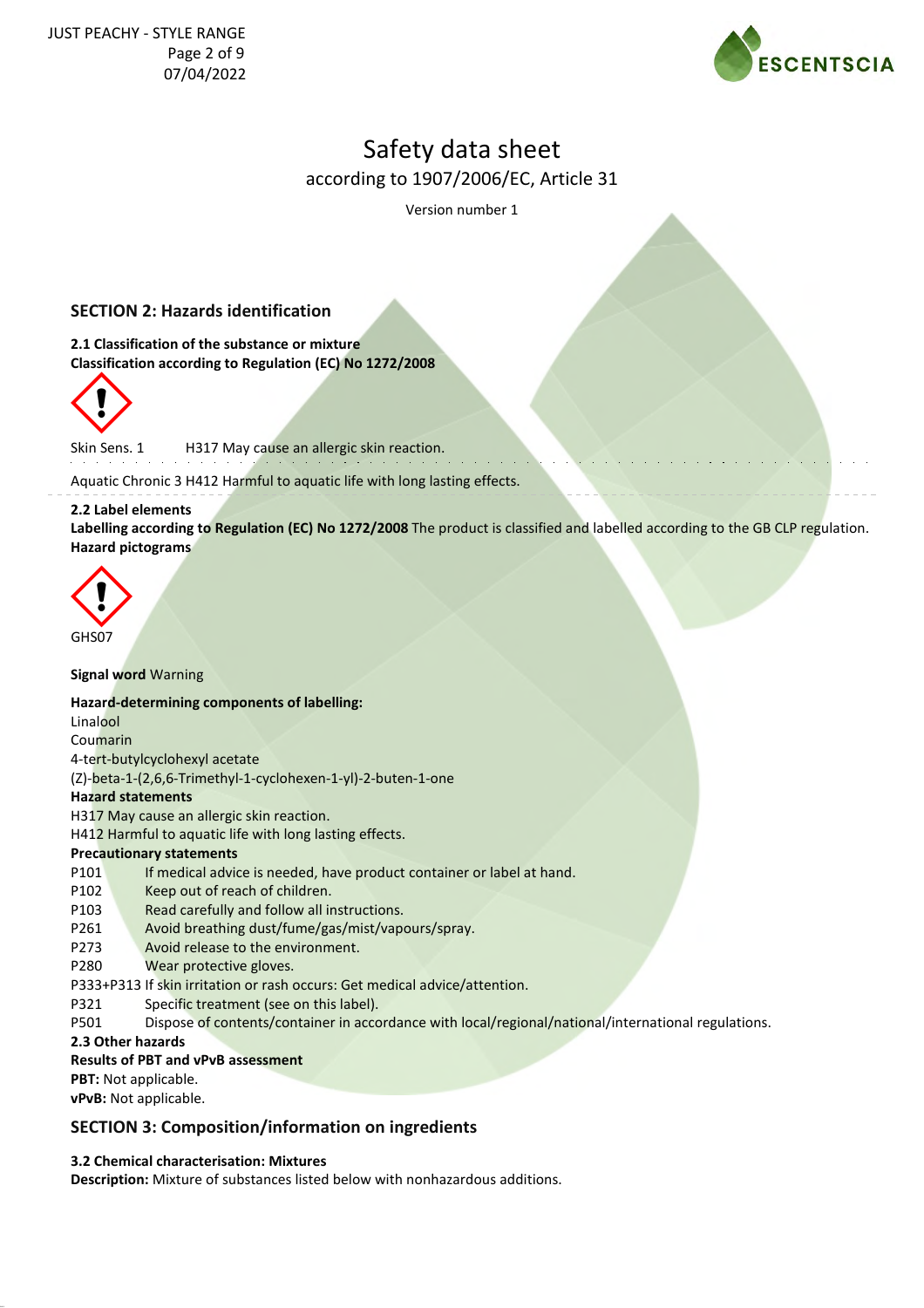

Version number 1

| <b>Dangerous components:</b>                                                                                              |                 |
|---------------------------------------------------------------------------------------------------------------------------|-----------------|
| CAS: 120-51-4<br>Benzyl benzoate                                                                                          | $>10 - 25%$     |
| EINECS: 204-402-9 (2) Aquatic Chronic 2, H411; (1) Acute Tox. 4, H302                                                     |                 |
| CAS: 104-67-6<br>gamma-Undecalactone                                                                                      | $>10 - 25%$     |
| EINECS: 203-225-4 Aquatic Chronic 3, H412                                                                                 |                 |
| CAS: 78-70-6<br>Linalool                                                                                                  | $>2.5 - 510%$   |
| EINECS: 201-134-4 <>> <>> Skin Sens. 1B, H317                                                                             |                 |
| CAS: 142-92-7<br>hexyl acetate                                                                                            | $\leq 2.5\%$    |
| EINECS: 205-572-7 > Flam. Liq. 3, H226                                                                                    |                 |
| Coumarin<br>CAS: 91-64-5                                                                                                  | $≥1 - < 2.5%$   |
| EINECS: 202-086-7 < <a> Acute Tox. 4, H302; Skin Sens. 1B, H317; Aquatic Chronic 3, H412</a>                              |                 |
| CAS: 121-33-5<br>vanillin<br>EINECS: 204-465-2 <>> Eye Irrit. 2, H319                                                     | $\leq$ 2.5%     |
| CAS: 628-63-7                                                                                                             | ≤2.5%           |
| pentyl acetate<br>EINECS: 211-047-3 >Flam. Liq. 3, H226                                                                   |                 |
| CAS: 32210-23-4<br>4-tert-butylcyclohexyl acetate                                                                         | ≥1–≤2.5%        |
| EINECS: 250-954-9 <>>> Skin Sens. 1, H317                                                                                 |                 |
| CAS: 23726-92-3 (Z)-beta-1-(2,6,6-Trimethyl-1-cyclohexen-1-yl)-2-buten-1-one                                              | $≥0.1 - <0.25%$ |
| EINECS: 245-843-7 <>>> Aquatic Chronic 2, H411; <>> ><>> Skin Irrit. 2, H315; Skin Sens. 1, H317                          |                 |
| Regulation (EC) No 648/2004 on detergents / Labelling for contents                                                        |                 |
| perfumes (BENZYL BENZOATE, linalool, coumarine)                                                                           |                 |
| Additional information: For the wording of the listed hazard phrases refer to section 16.                                 |                 |
| <b>SECTION 4: First aid measures</b>                                                                                      |                 |
| 4.1 Description of first aid measures                                                                                     |                 |
| <b>General information:</b>                                                                                               |                 |
| Immediately remove any clothing soiled by the product.                                                                    |                 |
| Take affected persons out into the fresh air.<br><b>After inhalation:</b>                                                 |                 |
| Supply fresh air and to be sure call for a doctor.                                                                        |                 |
| In case of unconsciousness place patient stably in side position for transportation.                                      |                 |
| After skin contact:                                                                                                       |                 |
| Immediately wash with water and soap and rinse thoroughly.                                                                |                 |
| If skin irritation continues, consult a doctor.                                                                           |                 |
| After eye contact: Rinse opened eye for several minutes under running water.<br><b>After swallowing:</b>                  |                 |
| If symptoms persist consult doctor.                                                                                       |                 |
| A person vomiting while laying on their back should be turned onto their side.                                            |                 |
| Seek immediate medical advice.                                                                                            |                 |
| 4.2 Most important symptoms and effects, both acute and delayed No further relevant information available.                |                 |
| 4.3 Indication of any immediate medical attention and special treatment needed No further relevant information available. |                 |
| <b>SECTION 5: Firefighting measures</b>                                                                                   |                 |
| 5.1 Extinguishing media<br>Suitable extinguishing agents:                                                                 |                 |

CO2, powder or water spray. Fight larger fires with water spray or alcohol resistant foam.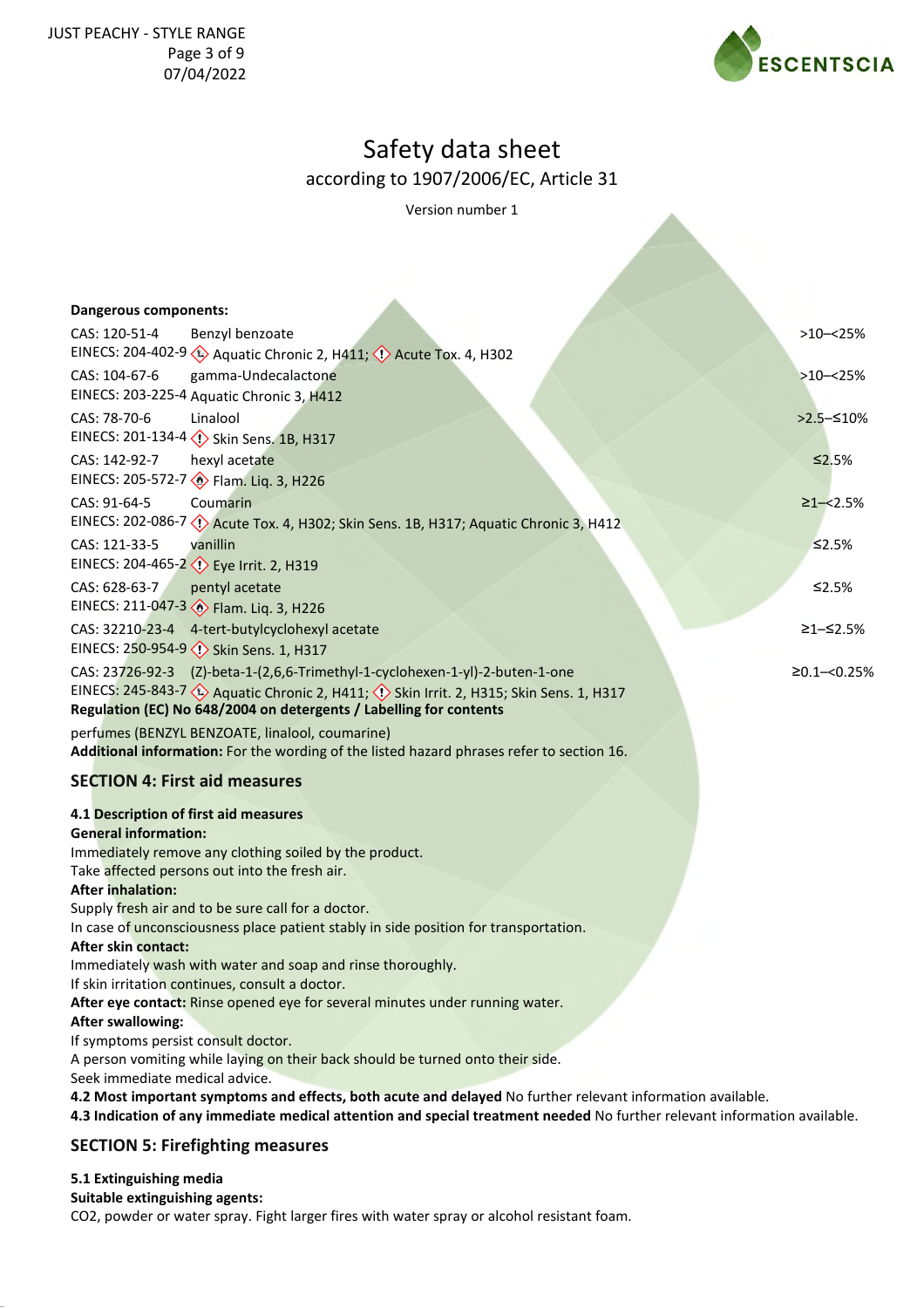

Version number 1

Use fire extinguishing methods suitable to surrounding conditions. **5.2 Special hazards arising from the substance or mixture** No further relevant information available. **5.3 Advice for firefighters Protective equipment:** No special measures required. **SECTION 6: Accidental release measures**

## **6.1 Personal precautions, protective equipment and emergency procedures**

Ensure adequate ventilation Keep away from ignition sources. Wear protective clothing.

#### **6.2 Environmental precautions:**

Do not allow product to reach sewage system or any water course.

Inform respective authorities in case of seepage into water course or sewage system.

Dilute with plenty of water.

Do not allow to enter sewers/ surface or ground water.

#### **6.3 Methods and material for containment and cleaning up:**

Absorb with liquid-binding material (sand, diatomite, acid binders, universal binders, sawdust). Dispose contaminated material as waste according to item 13.

Ensure adequate ventilation.

### **6.4 Reference to other sections**

See Section 7 for information on safe handling. See Section 8 for information on personal protection equipment. See Section 13 for disposal information.

## **SECTION 7: Handling and storage**

### **7.1 Precautions for safe handling**

Keep receptacles tightly sealed. Store in cool, dry place in tightly closed receptacles. Keep away from heat and direct sunlight. Ensure good ventilation/exhaustion at the workplace. Prevent formation of aerosols. **Information about fire - and explosion protection:** No special measures required.

**7.2 Conditions for safe storage, including any incompatibilities**

**Storage:**

**Requirements to be met by storerooms and receptacles:** Store in a cool location. **Information about storage in one common storage facility:** Store away from foodstuffs. **Further information about storage conditions:** Store receptacle in a well ventilated area. **7.3 Specific end use(s)** No further relevant information available.

## **SECTION 8: Exposure controls/personal protection**

#### **8.1 Control parameters**

**Additional information about design of technical facilities:** No further data; see item 7. **Ingredients with limit values that require monitoring at the workplace:**

#### **CAS: 628-63-7 pentyl acetate**

WEL Short-term value:  $541 \text{ mg/m}^3$ , 100 ppm Long-term value:  $270 \text{ mg/m}^3$ , 50 ppm **Additional information:** The lists valid during the making were used as basis.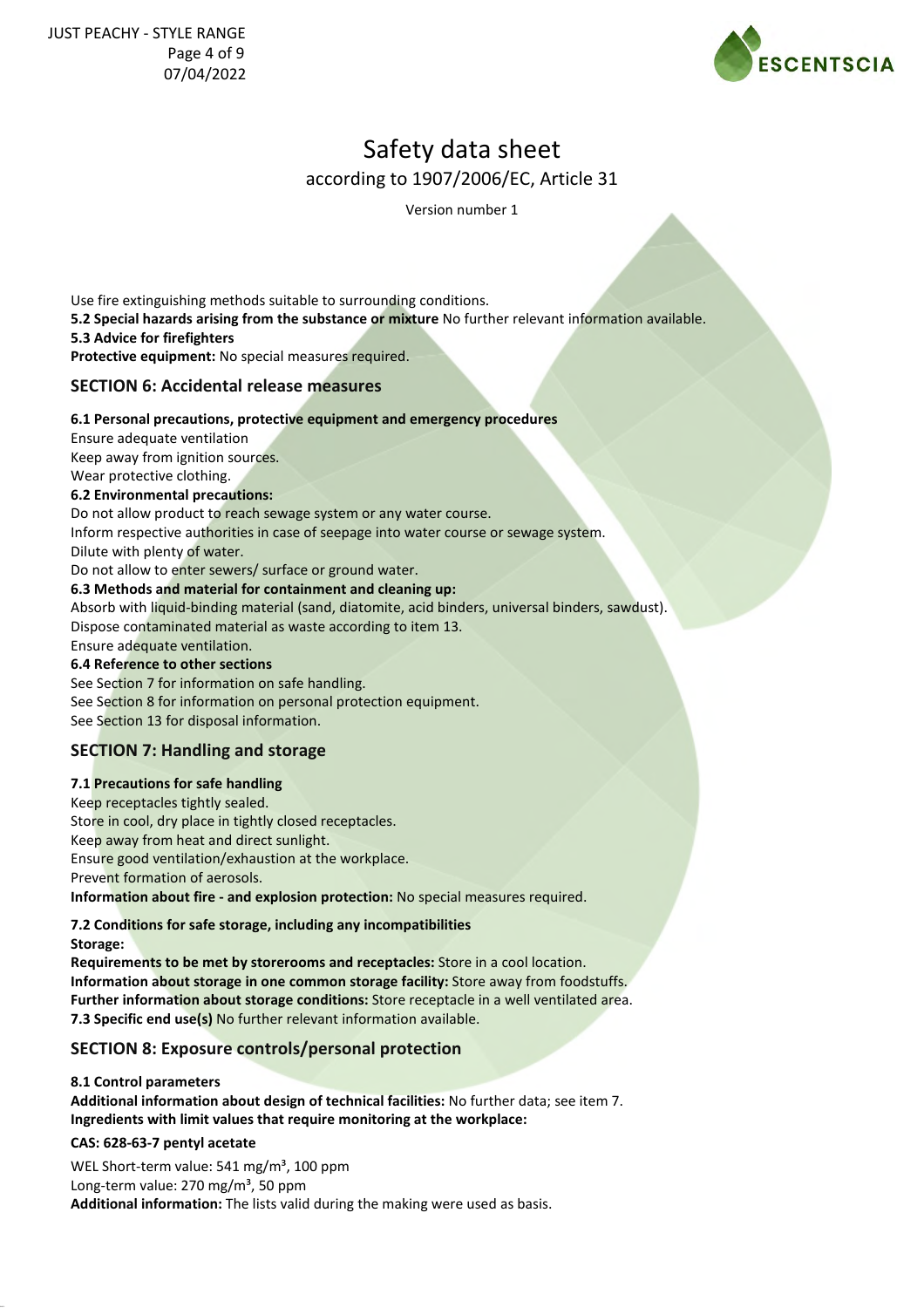

Version number 1

**8.2 Exposure controls**

**Personal protective equipment:**

**General protective and hygienic measures:**

Immediately remove all soiled and contaminated clothing

Wash hands before breaks and at the end of work.

#### **Respiratory protection:**

In case of brief exposure or low pollution use respiratory filter device. In case of intensive or longer exposure use self-contained respiratory protective device.

#### **Protection of hands:**



Protective gloves

The glove material has to be impermeable and resistant to the product/ the substance/ the preparation. Due to missing tests no recommendation to the glove material can be given for the product/ the preparation/ the chemical mixture.

Selection of the glove material on consideration of the penetration times, rates of diffusion and the degradation **Material of gloves**

The selection of the suitable gloves does not only depend on the material, but also on further marks of quality and varies from manufacturer to manufacturer. As the product is a preparation of several substances, the resistance of the glove material can not be calculated in advance and has therefore to be checked prior to the application.

#### **Penetration time of glove material**

The exact break through time has to be found out by the manufacturer of the protective gloves and has to be observed. **Eye protection:** Goggles recommended during refilling

## **SECTION 9: Physical and chemical properties**

#### **9.1 Information on basic physical and chemical properties**

| <b>General Information</b>               |                                               |
|------------------------------------------|-----------------------------------------------|
| Appearance:                              |                                               |
| Form:                                    | Oily                                          |
| Colour:                                  | colourless to pale yellow                     |
| Odour:                                   | Characteristic                                |
| <b>Odour threshold:</b>                  | Not determined.                               |
| pH-value:                                | Mixture is non-soluble (in water).            |
| Change in condition                      |                                               |
| <b>Melting point/freezing point:</b>     | Undetermined.                                 |
| Initial boiling point and boiling range: | 292 °C (CAS: 6938-94-9 DI ISO PROPYL ADIPATE) |
| Flash point:                             | >70 °C                                        |
| Flammability (solid, gas):               | Not applicable.                               |
| <b>Decomposition temperature:</b>        | Not determined.                               |
| <b>Auto-ignition temperature:</b>        | Product is not selfigniting.                  |
| <b>Explosive properties:</b>             | Product does not present an explosion hazard. |
| <b>Explosion limits:</b>                 |                                               |
| Lower:                                   | Not determined.                               |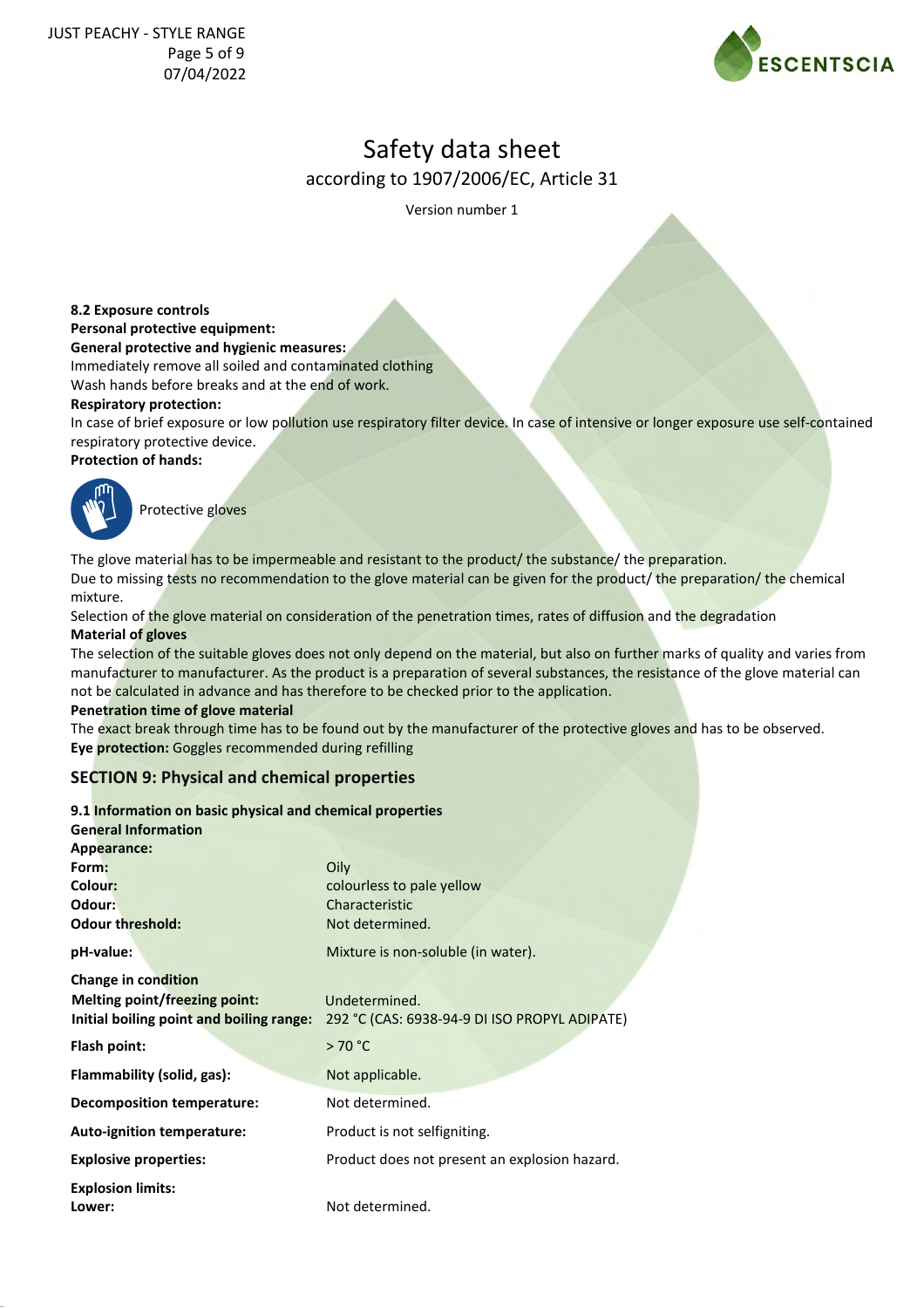### JUST PEACHY - STYLE RANGE Page 6 of 9 07/04/2022



## Safety data sheet according to 1907/2006/EC, Article 31

Version number 1

| Upper:                                                                           | Not determined.                                                          |
|----------------------------------------------------------------------------------|--------------------------------------------------------------------------|
| Vapour pressure at 156 °C:                                                       | 6 hPa (CAS: 120-51-4 Benzyl benzoate)                                    |
| Density:<br><b>Relative density</b><br>Vapour density<br><b>Evaporation rate</b> | Not determined.<br>Not determined.<br>Not determined.<br>Not determined. |
| Solubility in / Miscibility with<br>water:<br>alcohols:                          | Insoluble (10%)<br>Partly miscible.                                      |
| Partition coefficient: n-octanol/water: Not determined.                          |                                                                          |
| <b>Viscosity:</b><br>Dynamic:<br>Kinematic:                                      | Not determined.<br>Not determined.                                       |
| <b>Solvent content:</b><br><b>Organic solvents:</b><br>VOC (EC)                  | 1.0%<br>1.00 %                                                           |
| <b>Solids content:</b>                                                           | 21.5 %                                                                   |
| 9.2 Other information                                                            | No further relevant information available.                               |

## **SECTION 10: Stability and reactivity**

**10.1 Reactivity** No further relevant information available.

**10.2 Chemical stability**

**Thermal decomposition / conditions to be avoided:** No decomposition if used and stored according to specifications.

**10.3 Possibility of hazardous reactions** No dangerous reactions known.

**10.4 Conditions to avoid** No further relevant information available.

**10.5 Incompatible materials:** No further relevant information available.

**10.6 Hazardous decomposition products:** No dangerous decomposition products known.

## **SECTION 11: Toxicological information**

#### **11.1 Information on toxicological effects**

**Acute toxicity** Based on available data, the classification criteria are not met.

**LD/LC50 values relevant for classification:**

**ATE (Acute Toxicity Estimates)**

Oral LD50 7,424 mg/kg

#### **CAS: 120-51-4 Benzyl benzoate**

Oral LD50 1,700 mg/kg Dermal LD50 4,000 mg/kg

**CAS: 78-70-6 Linalool**

Oral LD50 2,790 mg/kg

Dermal LD50 5,610 mg/kg

**CAS: 142-92-7 hexyl acetate**

Oral LD50 42,000 mg/kg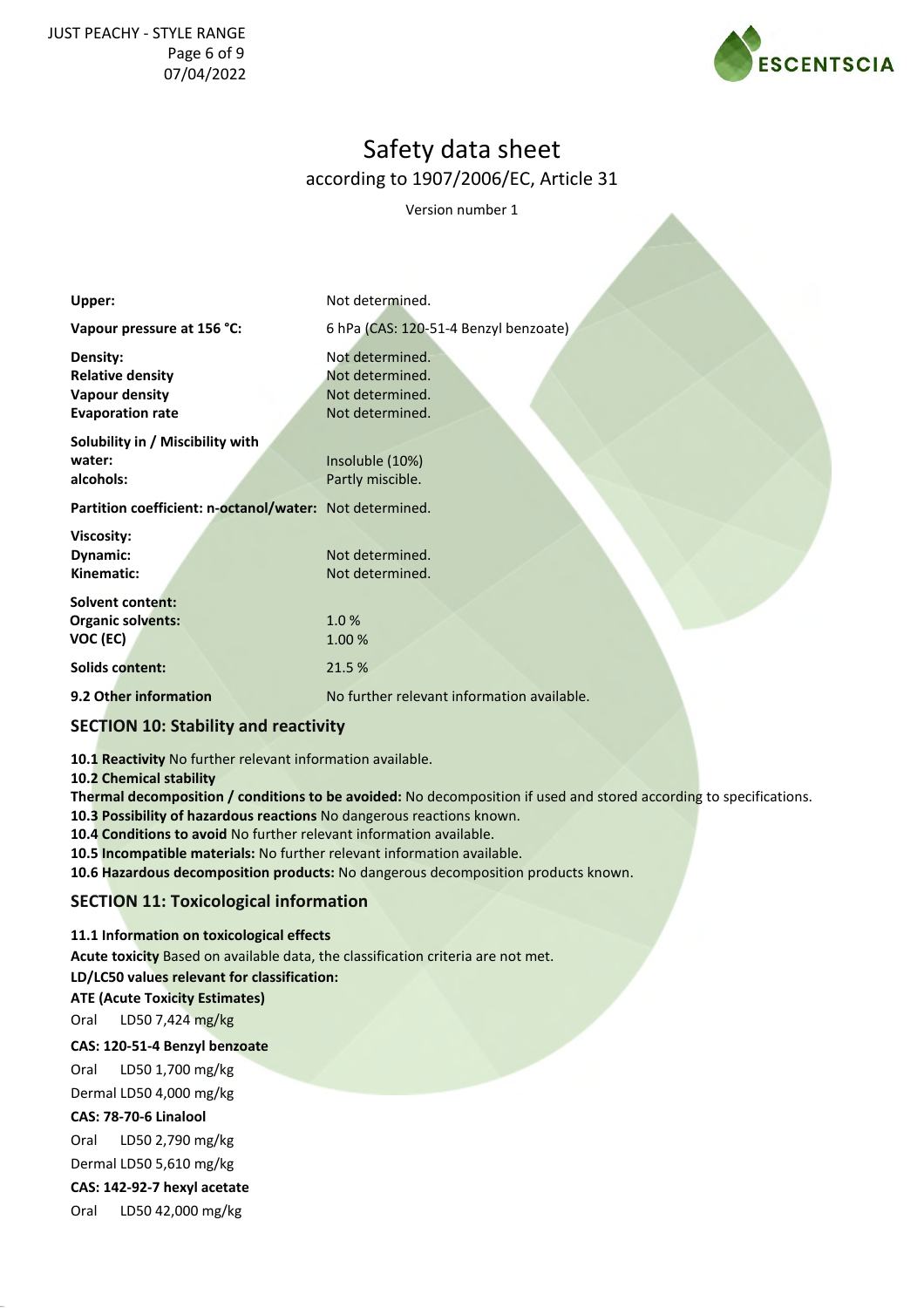

Version number 1

Dermal LD50 >5,000 mg/kg

**CAS: 91-64-5 Coumarin**

Oral LD50 293 mg/kg

**CAS: 121-33-5 vanillin**

Oral LD50 1,580 mg/kg

**CAS: 628-63-7 pentyl acetate**

Oral LD50 6,500 mg/kg

**CAS: 32210-23-4 4-tert-butylcyclohexyl acetate**

Oral LD50 5,000 mg/kg

**Primary irritant effect:**

**Skin corrosion/irritation** Based on available data, the classification criteria are not met. **Serious eye damage/irritation** Based on available data, the classification criteria are not met.

**Respiratory or skin sensitisation**

May cause an allergic skin reaction. **Additional toxicological information:**

#### **CMR effects (carcinogenity, mutagenicity and toxicity for reproduction)**

**Germ cell mutagenicity** Based on available data, the classification criteria are not met. **Carcinogenicity** Based on available data, the classification criteria are not met. **Reproductive toxicity** Based on available data, the classification criteria are not met. **STOT-single exposure** Based on available data, the classification criteria are not met. **STOT-repeated exposure** Based on available data, the classification criteria are not met. **Aspiration hazard** Based on available data, the classification criteria are not met.

## **SECTION 12: Ecological information**

**12.1 Toxicity**

**Aquatic toxicity:** No further relevant information available. **12.2 Persistence and degradability** No further relevant information available. **12.3 Bioaccumulative potential** No further relevant information available. **12.4 Mobility in soil** No further relevant information available. **Ecotoxical effects: Remark:** Harmful to fish **Additional ecological information: General notes:**

Water hazard class 2 (German Regulation) (Self-assessment): hazardous for water Do not allow product to reach ground water, water course or sewage system. Danger to drinking water if even small quantities leak into the ground.

Harmful to aquatic organisms

### **12.5 Results of PBT and vPvB assessment**

**PBT:** Not applicable.

**vPvB:** Not applicable.

**12.6 Other adverse effects** No further relevant information available.

## **SECTION 13: Disposal considerations**

## **13.1 Waste treatment methods**

**Recommendation** Must not be disposed together with household garbage. Do not allow product to reach sewage system.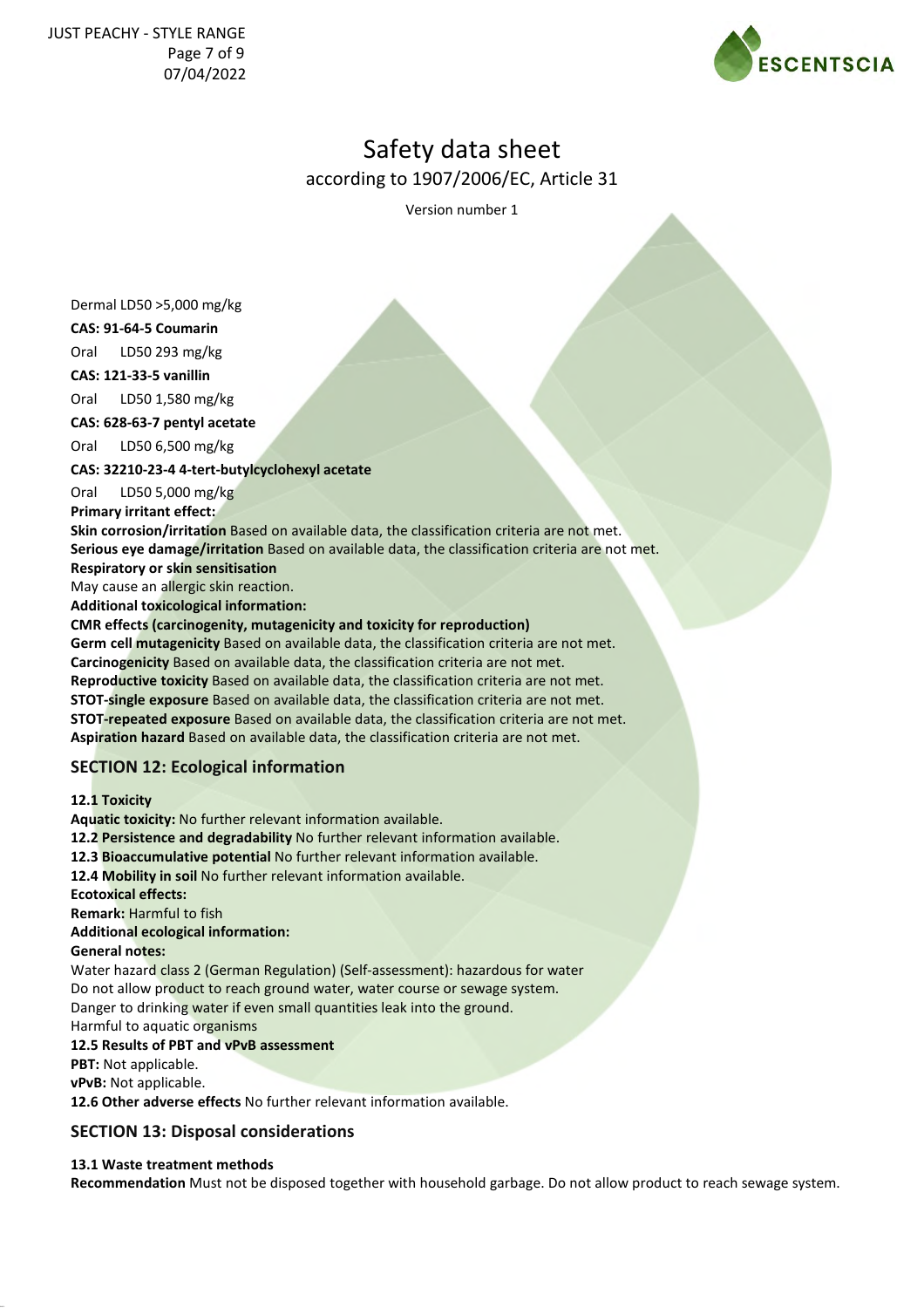

Version number 1

**Uncleaned packaging: Recommendation:** Disposal must be made according to official regulations. **Recommended cleansing agents:** Water, if necessary together with cleansing agents.

## **SECTION 14: Transport information**

**14.1 UN-Number ADR, IMDG, IATA** not regulated **14.2 UN proper shipping name ADR, IMDG, IATA** not regulated **14.3 Transport hazard class(es)**

**ADR, ADN, IMDG, IATA Class** not regulated **14.4 Packing group ADR, IMDG, IATA** not regulated **14.5 Environmental hazards:** Not applicable. **14.6 Special precautions for user** Not applicable. **14.7 Transport in bulk according to Annex II of Marpol and the IBC Code** Not applicable. **UN "Model Regulation":** not regulated

## **SECTION 15: Regulatory information**

**15.1 Safety, health and environmental regulations/legislation specific for the substance or mixture Labelling according to Regulation (EC) No 1272/2008** The product is classified and labelled according to the GB CLP regulation. **Hazard pictograms**



**Signal word** Warning

### **Hazard-determining components of labelling:**

Linalool Coumarin 4-tert-butylcyclohexyl acetate (Z)-beta-1-(2,6,6-Trimethyl-1-cyclohexen-1-yl)-2-buten-1-one **Hazard statements**

H317 May cause an allergic skin reaction.

H412 Harmful to aquatic life with long lasting effects.

#### **Precautionary statements**

- P101 If medical advice is needed, have product container or label at hand.
- P102 Keep out of reach of children.
- P103 Read carefully and follow all instructions.
- P261 Avoid breathing dust/fume/gas/mist/vapours/spray.
- P273 Avoid release to the environment.
- P280 Wear protective gloves.
- P333+P313 If skin irritation or rash occurs: Get medical advice/attention.
- P321 Specific treatment (see on this label).